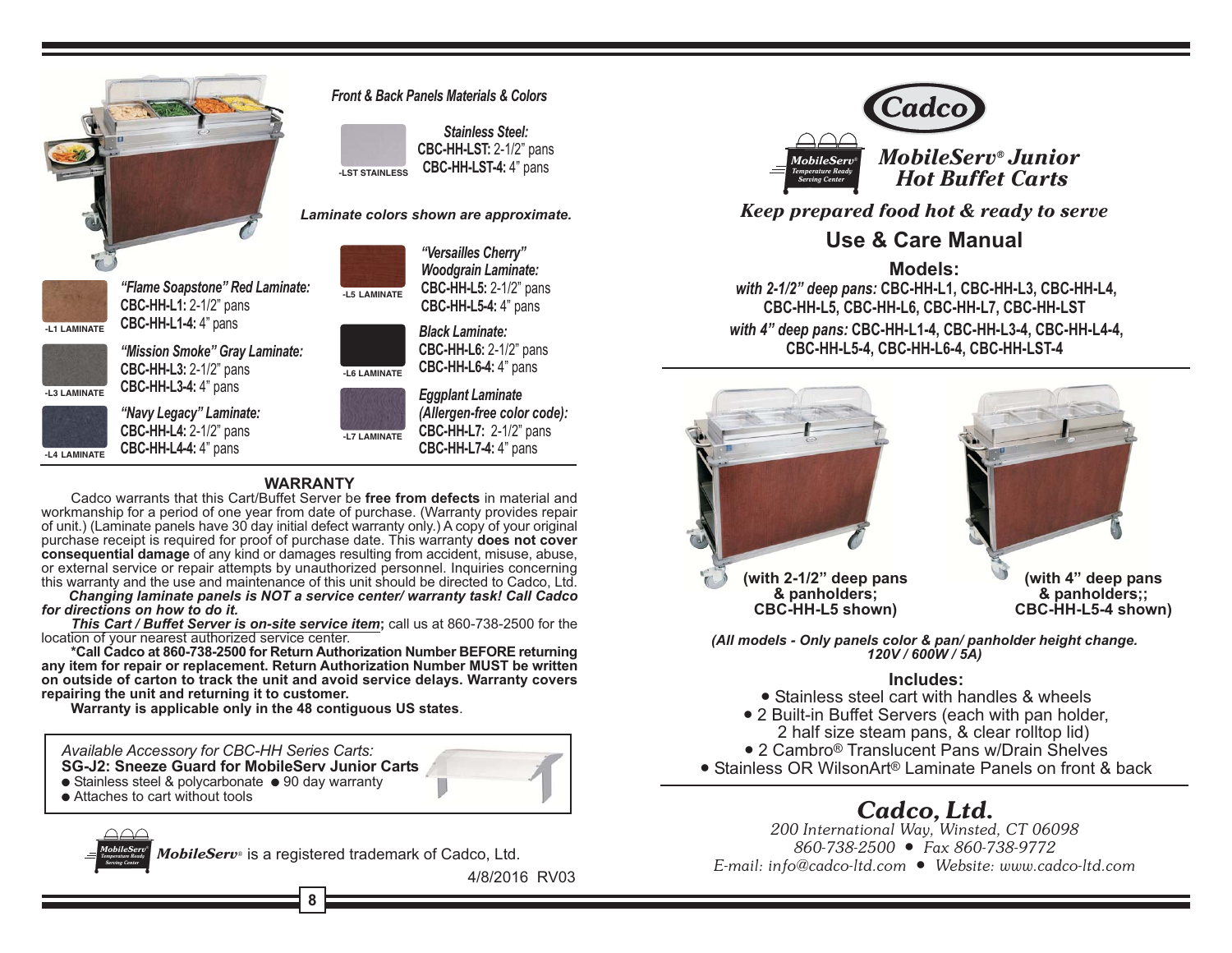We recommend that you record the following information for warranty purposes: Model #

**Purchase Date:** Dealer:

#### Congratulations on your purchase of a Cadco Mobile Buffet Cart! **IMPORTANT SAFEGUARDS**

To reduce the risk of personal injury or property damage when using electrical appliances, basic safety precautions should always be followed, including the following:

#### 1. READ ALL INSTRUCTIONS BEFORE USE.

- 2. Do not touch hot surfaces! Always Use Handles. Always use hot pads or pot holders until unit cools.
- 3. To protect against electrical shock, do not immerse tray base, cord or plug in water or other liquid.
- 4. Close supervision is necessary when any appliance is used by or near children.
- 5. Unplug from outlet when not in use and before cleaning. Allow to cool completely before putting on or taking off parts, and before cleaning or storing the appliance.
- 6. Do not operate any appliance with a damaged cord or plug or after the appliance malfunctions or has been damaged in any manner. Call the Cadco Factory Service Department at 860-738-2500 for the nearest authorized service center. (\*\*See page 8 for Warranty info (Warranty applies in 48 contiquous US states only.)
- 7. The use of accessory attachments not recommended by the appliance manufacturer may cause injuries.
- 8. Do not use outdoors.
- 9. Do not let cord hang over edge of table or counter or touch hot surfaces.
- 10. Do not place on or near a hot gas or electric burner or in a heated oven.
- 11. It is recommended that this appliance not be moved when it contains hot oil or other hot liquid.
- 12. Do not clean with metal scouring pads. They can scratch and ruin the finish of your unit.
- 13. Always attach plug to appliance first, then plug cord into the wall outlet. To disconnect, turn any control to "Off," then remove plug from wall outlet.
- 14. Do not use appliance for other than intended use.

15. DO NOT USE PLASTIC DISHES OR PLASTIC WRAP ON WARMING SURFACE.

#### **SAVE THESE INSTRUCTIONS**

**NOTE:** A 72"(6') power supply cord (or cord set) for cart/buffet server has been provided to reduce the hazards resulting from becoming entangled in or tripping over a longer cord. Longer cord sets or extension cords may be used if care is properly exercised in their use. If a long cord set or extension cord is used, the marked electrical rating of the cord set or extension cord should be at least as great as the electrical rating of the appliance. The longer cord should be arranged so that it will not drape over the counter top or table top where it can be pulled on by children or tripped over accidentally.

The high-tech warming surface will remain unblemished for a long time with appropriate care. The high-grade, long-life stainless chafing pans allow for an attractive alternative for keeping appetizers and other foods warm. For best results use nylon, plastic, wooden or rubber utensils. Metal utensils may be used with care but should not be used to cut food on the cooking surfaces.

#### **DISASSEMBLY FOR SERVICING BUFFET SERVER TOP**

These models were designed to allow easy removal of the cart's buffet server top to facilitate servicing the electrical components, if required. (Model CBC-HHH shown in Fig. G; procedure is the same for all CBC-HH models.)

Tool required: 5/32" "Allen key" (also known as "Allen wrench", -"Allen hex wrench", "L-hex key", "Hex key", etc.) (not included)

- 1. Remove buffet server pans/lids and pan holders (see pg. 5 & Fig. C)
- 2. Remove the screws at the top corners (8 screws total; 2 per corner) of the cart.  $(Fig. F)$
- 3. Lift the top of the cart off the base, (Fig. G) and turn top over to access the electrical components. (Be sure to have a Cadco authorized service center handle the repair work, to avoid voiding the warranty.)
- 4. After repairs are completed, reverse above directions to re-assemble.







Scan OR code for Cadco Website (Download PDF manual & spec sheet there. Also see Demo Videos page.)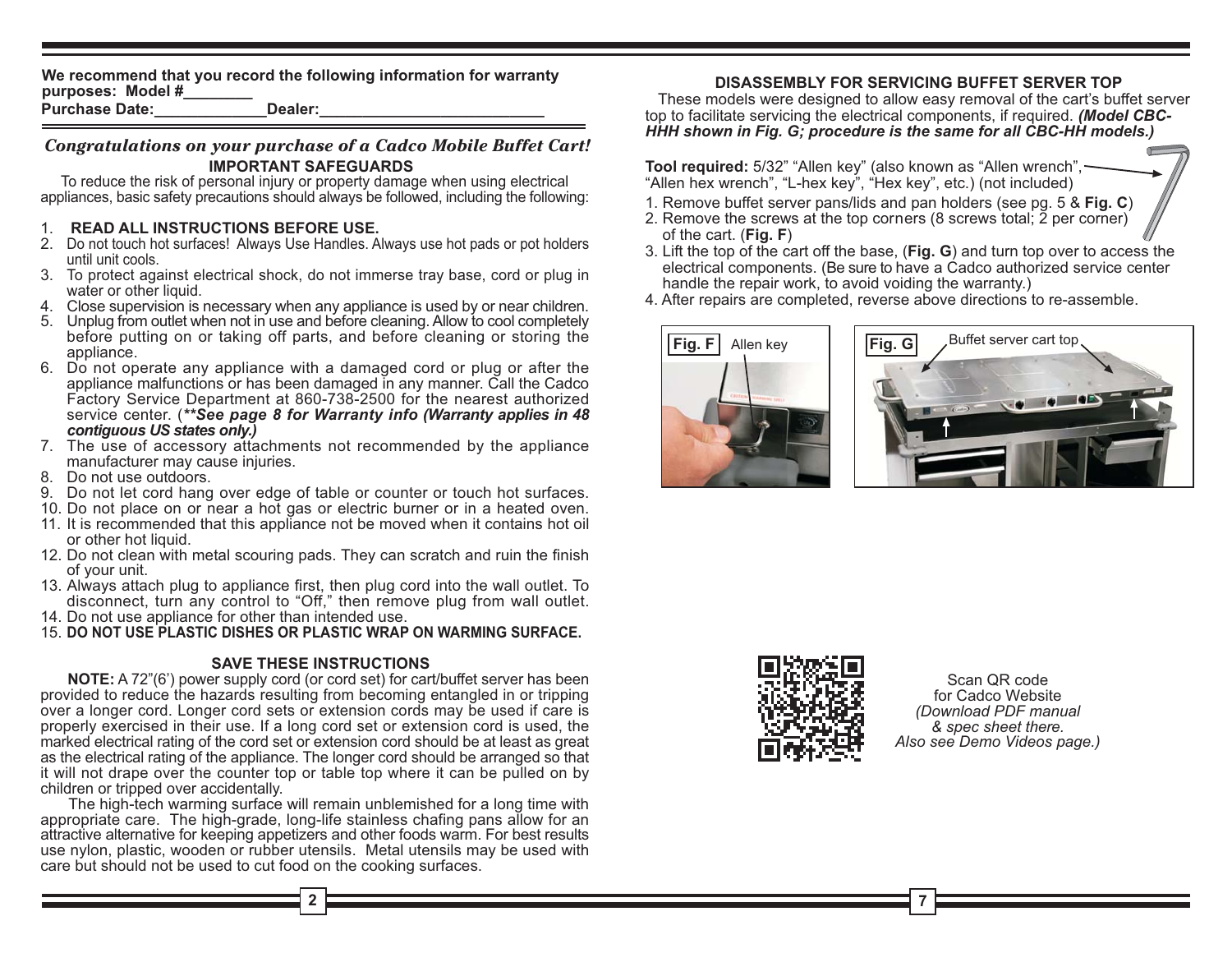knob, located on respective side of cart. Heat range is from 155° to 200° F, to keep foods at serving temperatures. (Hot buffet servers are designed for keeping food warm, not for warming up cold food.) For best results, use maximum heat setting to quickly reach your desired temperature, then adjust to desired temperature. Set heat level by turning the knob so that the white line on the knob mark lines up with the signal light line.

- 3. The light will come on only during heat cycle. Due to the low wattage necessary for warming trays, it can be 20-30 minutes before the light cycles off.
- 4. The unit comes with 4 half size stainless steam pans, 2 stainless pan holders, and 2 clear polycarbonate rolltop lids.
- 5. Food placed in buffet server steam pans should be fully cooked and already hot. Buffet servers are designed for keep-warm function only. To retain heat and moisture in foods, keep lids on when not serving.

(NOTE: 4" deep pans NOT meant for use with meats unless only filled halfway.)

- 6. The stainless steam pans may be used in an oven to cook/preheat the food, but the rolltop lids must not be placed in an oven!
- 7. Foods containing little or no liquid should be kept warm on Low setting, and stirred periodically.

#### **CARE AND CLEANING: Cart / Buffet Servers**

Before initial use and after each subsequent use, wash removable parts\* in warm sudsy water, rinse and dry. The clear lids are top-rack dishwasher safe. The most effective and safe way to clean the buffet server cart top is with a mild detergent and a soft moist cloth. Do not use any scouring agents! DO NOT SUBMERGE THE BUFFET SERVER CART TOP OR LET THE HEAT CONTROL COME IN CONTACT WITH WATER.

\* Wash side & front laminate panels with a damp cloth when necessary. DO NOT USE STEEL WOOL OR ABRASIVE KITCHEN CLEANERS. Do not use bleach. Do not allow cleaning liquids to drip into the bottom panel retainer channels.

If there is any food residue remaining on the metal cart surface, it should be removed after each use. To do so, scrub gently with a fine cleansing pad such as nylon mesh or other ordinary cleansing pad. DO NOT USE STEEL WOOL OR ABRASIVE KITCHEN CLEANERS. To polish, use a non-abrasive glass cleaner. Any food residue remaining can be whisked away with a gentle stroke of a nylon mesh pad. Rinse and wipe dry. Do not allow water to spill or seep into frame. NOTE: It is normal for the heating surface to eventually discolor due to heat. Any maintenance required for this product other than normal care and cleaning should be performed by our Factory.